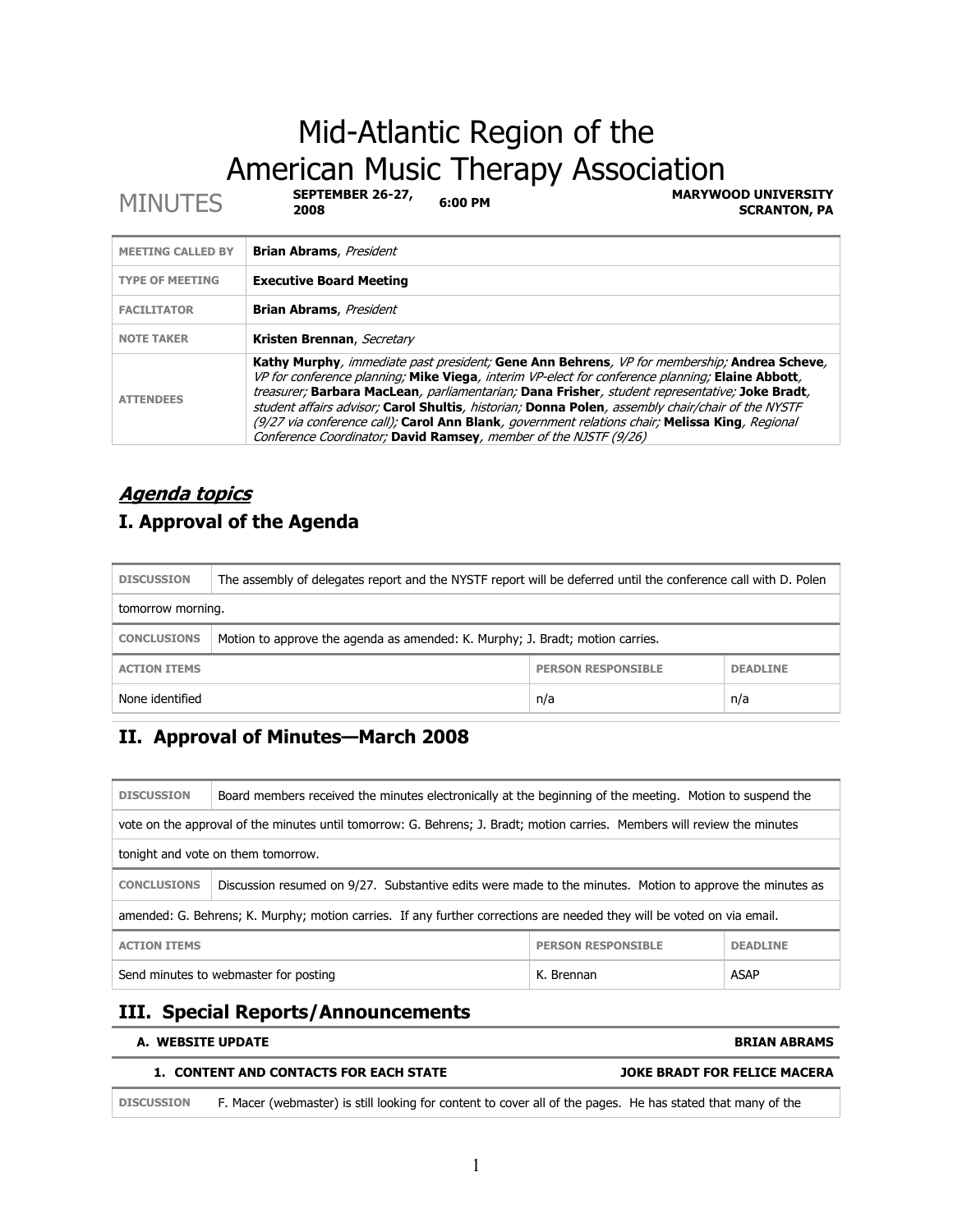pages are still blank or lacking in content. All states are listed as separate links, but there may not be information for each state. Can we have a contact person for each state to monitor the information for their state's page and to provide members with a contact person for that state? Right now, there is a copy of the MAR mission statement on the blank state pages. The issue of the monitoring of the info@mar-amta.org email address was discussed. K. Murphy discussed the difference between purchasing advertising space at using posting an announcement about an event. The discussion of this issue will be deferred to the newsletter report.

**CONCLUSIONS** The PR chair will monitor the info@mar-amta.org email address. S. Hadley will provide content for the community outreach portion of the webpage. All board members will review the content of the beta website and provide any corrections to J. Bradt, who will forward the information to F. Macera. Motion to send all changes related to the launch of the website to J. Bradt by 10/10/08—E. Abbott; motion carries.

| <b>ACTION ITEMS</b>                             | <b>PERSON RESPONSTBLE</b> | <b>DEADLINE</b> |
|-------------------------------------------------|---------------------------|-----------------|
| Send final beta website corrections to J. Bradt | Evervone                  | 10/10/08        |

### **2. CONTENT AND CONTACTS FOR GOVERNMENT RELATIONS JOKE BRADT FOR FELICE MACERA**

| <b>DISCUSSION</b><br>C. Blank stated that she does not yet have a government relations contact person for each state to provide for |                                                                       |  |  |
|-------------------------------------------------------------------------------------------------------------------------------------|-----------------------------------------------------------------------|--|--|
|                                                                                                                                     | F. Macera. A contact person is still needed for the remaining states. |  |  |
| <b>CONCLUSIONS</b><br>It was suggested that Rachel Reynolds could act as the contact person for Virginia. C. Blank will review the  |                                                                       |  |  |
| government relations portion of the website and recommend content.                                                                  |                                                                       |  |  |
| <b>PERSON RESPONSIBLE</b><br><b>ACTION ITEMS</b><br><b>DEADLINE</b>                                                                 |                                                                       |  |  |
| C. Blank<br>None identified<br>Contact Rachel Reynolds re: acting as VA contact                                                     |                                                                       |  |  |

### **3. OLD INFORMATION REMOVAL JOKE BRADT FOR FELICE MACERA**

**DISCUSSION** The issue of monitoring dated material was discussed. Motion to give F. Macera the authorization to remove all dated material older than 2007: G. Behrens. Discussion: G. Behrens suggested that each item containing dated material (i.e. workshops) appear on a separate page so that it is easier to monitor. Motion carries. G. Behrens suggested the creation of an information submission form to aid in the timely removal of information. **CONCLUSIONS** Beth Hampton will monitor all dated material (jobs, workshops, etc.) and will notify F. Macera when material needs to be removed. F. Macera will remove all dated information prior to 2007. **ACTION ITEMS PERSON RESPONSIBLE PERSON RESPONSIBLE PERSON RESPONSIBLE** Communicate conclusions to B. Hampton **ASAP** ASAP **K. Murphy** ASAP

### **B. DONATION TO AMTA SILENT AUCTION BRIAN ABRAMS**

**DISCUSSION** G. Behrens reminded the board of previous donations to the AMTA silent auction. Ideas for this year's

donation were discussed. It was stated that the PR chair is typically the board person who coordinates this donation. Also,

the MAR board members typically donate the basket items so that the funds would not need to be taken from the MAR budget.

2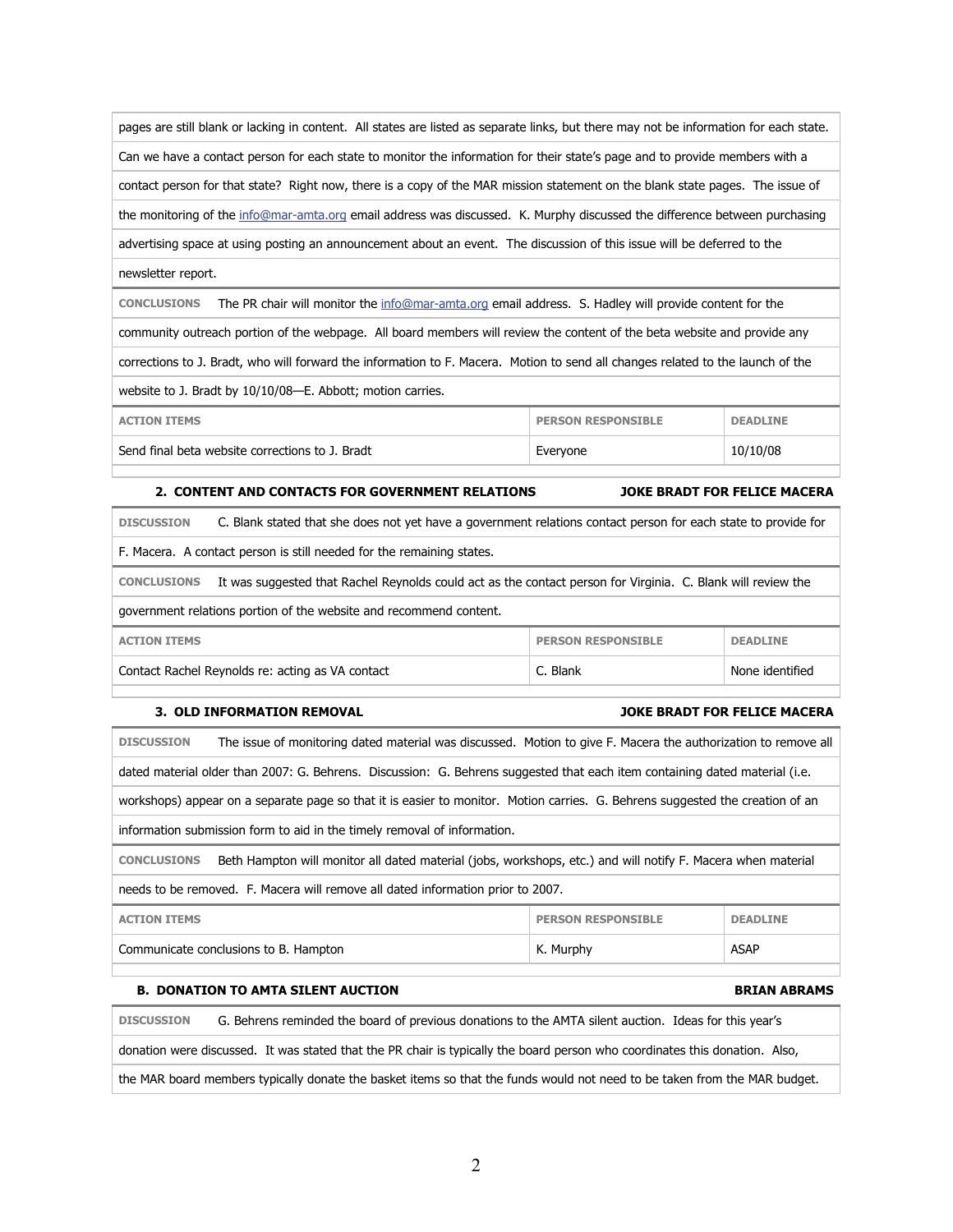| The MAR will donate two baskets to the auction: gift cards for iTunes & Amazon.com, iPod cover, headphones,<br><b>CONCLUSIONS</b> |                                                  |           |      |  |
|-----------------------------------------------------------------------------------------------------------------------------------|--------------------------------------------------|-----------|------|--|
| mug; and complimentary MAR conference registration, complimentary CMTE registration, and student fundraising items. All           |                                                  |           |      |  |
| board members were asked to donate \$5 towards the basket. E. Abbott will collect the money and send a check to S. Hadley.        |                                                  |           |      |  |
| <b>PERSON RESPONSIBLE</b><br><b>DEADLINE</b><br><b>ACTION ITEMS</b>                                                               |                                                  |           |      |  |
|                                                                                                                                   | Send check to S. Hadley to purchase basket items | E. Abbott | ASAP |  |
| Put baskets together and send to AMTA for silent auction<br>S. Hadley<br><b>ASAP</b>                                              |                                                  |           |      |  |
|                                                                                                                                   |                                                  |           |      |  |

### **C. OTHER ANNOUNCEMENTS C. OTHER ANNOUNCEMENTS**

| <b>DISCUSSION</b>                                                              | Tony Meadows and Debbie Burns will be receiving the Arthur Flager Fultz Award to study music imagery and |                           |                 |
|--------------------------------------------------------------------------------|----------------------------------------------------------------------------------------------------------|---------------------------|-----------------|
| cancer. E. Abbott is now the director of music therapy as Duguesne University. |                                                                                                          |                           |                 |
| <b>CONCLUSIONS</b><br>None.                                                    |                                                                                                          |                           |                 |
| <b>ACTION ITEMS</b>                                                            |                                                                                                          | <b>PERSON RESPONSIBLE</b> | <b>DEADLINE</b> |
| None identified<br>n/a<br>n/a                                                  |                                                                                                          |                           |                 |

## **IV. President-Elect Report**

## **A. CONSTITUTION AND BYLAWS BRIAN ABRAMS FOR**

## **DEBBIE BENKOVITZ**

| B. Abrams reviewed the discussion at the last meeting related to this topic. Currently, we are out of<br><b>DISCUSSION</b>         |                                                                                                                                |  |  |  |
|------------------------------------------------------------------------------------------------------------------------------------|--------------------------------------------------------------------------------------------------------------------------------|--|--|--|
|                                                                                                                                    | compliance with our $501(c)(3)$ status in DE because we have one too many positions on the executive board. It was suggested   |  |  |  |
|                                                                                                                                    | that the position of parliamentarian be removed as an official executive board position. During the last general business      |  |  |  |
|                                                                                                                                    | meeting, Mary Boyle stated that any person who is not an official board member could not be present in the event of a closed   |  |  |  |
|                                                                                                                                    | session. Therefore, the parliamentarian position could not be removed from the executive board. Another issue for discussion   |  |  |  |
|                                                                                                                                    | was the development of a bylaw to clarify the role of the Regional Conference Coordinator. Another issue that requires         |  |  |  |
|                                                                                                                                    | clarification within the bylaws is the issue of committee representatives not attending their meetings at national conference. |  |  |  |
|                                                                                                                                    | An official bylaw needs to be created to establish requirements for committee representatives. Currently, D. Benkovitz has not |  |  |  |
|                                                                                                                                    | received any interest from members wishing to be a part of the C&B committee.                                                  |  |  |  |
| <b>CONCLUSIONS</b><br>The C&B committee will reconvene to work on the identified issues and will present options for consideration |                                                                                                                                |  |  |  |
| to the board.                                                                                                                      |                                                                                                                                |  |  |  |
| <b>ACTION ITEMS</b><br><b>PERSON RESPONSIBLE</b><br><b>DEADLINE</b>                                                                |                                                                                                                                |  |  |  |
| Communicate issues to D. Benkovitz and committee for consideration<br><b>B.</b> Abrams<br><b>ASAP</b>                              |                                                                                                                                |  |  |  |
|                                                                                                                                    |                                                                                                                                |  |  |  |
| <b>POLICY MANUALS</b><br><b>DEBBIE BENKOVITZ</b><br>В.                                                                             |                                                                                                                                |  |  |  |
| Any rule or precedent that is not included in the constitution and bylaws is considered a policy.<br><b>DISCUSSION</b>             |                                                                                                                                |  |  |  |
| All policies should be sent to the secretary for inclusion in the master policy list.<br><b>CONCLUSIONS</b>                        |                                                                                                                                |  |  |  |
| <b>ACTION ITEMS</b><br><b>PERSON RESPONSIBLE</b><br><b>DEADLINE</b>                                                                |                                                                                                                                |  |  |  |

Send policies to K. Brennan Everyone Changes on the Send policies to K. Brennan Everyone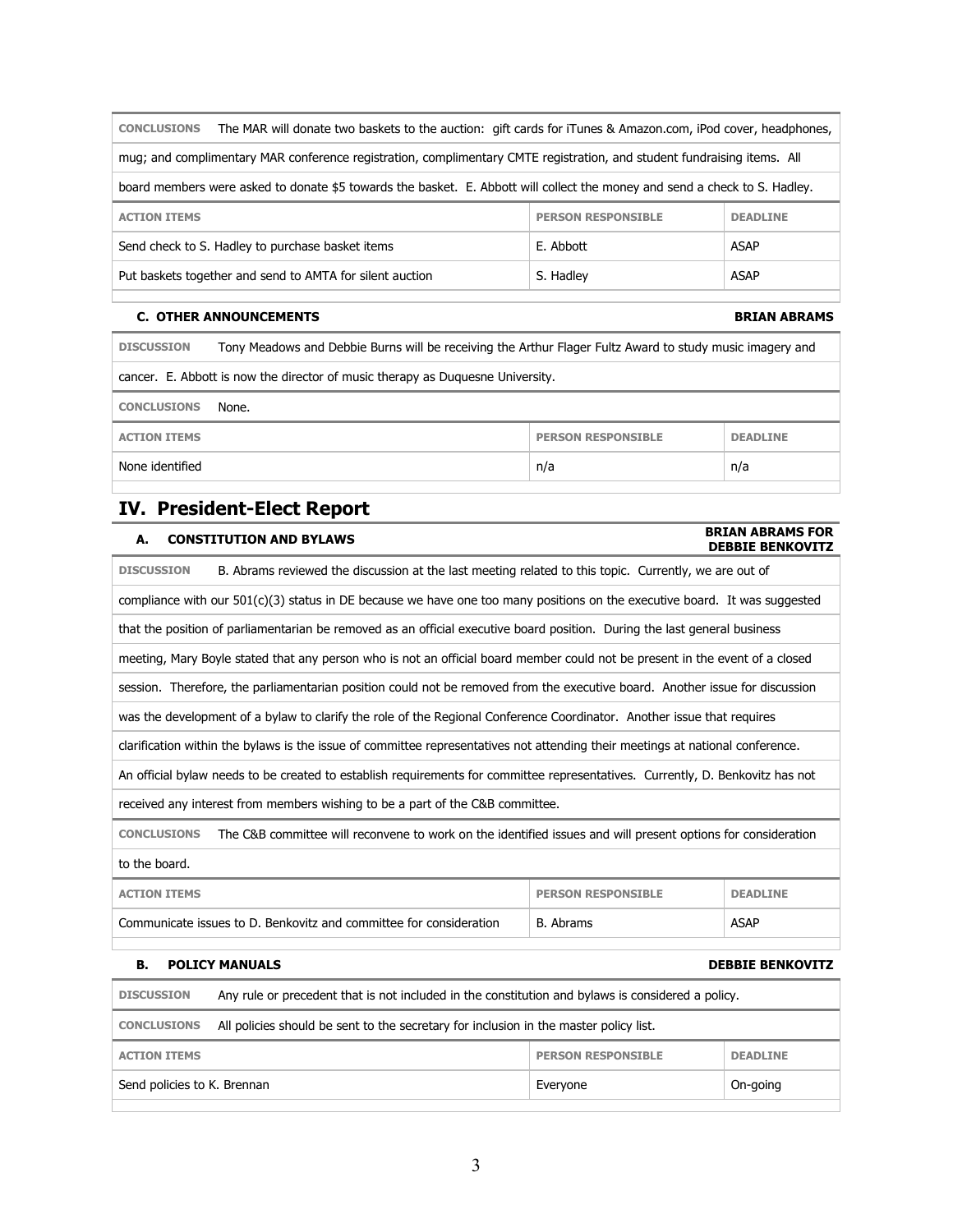## **V. Past-President Report**

### **A. NOMINATIONS COMMITTEE KATHY MURPHY**

**DISCUSSION** K. Murphy presented her recommendations for members wishing to serve on the nominations committee: Joanne Loewy, Deborah Benkovitz, and Nadine Wolvis. She is also looking for someone from Maryland and someone from New York to serve on the committee. K. Murphy will chair the committee. M. Viega is serving as the temporary VP for Conference Planning-Elect since the resignation of L. Crosse. Therefore, a special election will be held to elect a new VP for Conference Planning-Elect. **CONCLUSIONS** K. Murphy will have a complete list of names to submit for the November board meeting. **ACTION ITEMS PERSON RESPONSIBLE** DEADLINE None identified. None identified.

## **VI. Regional Reports and Action Items**

**A. CONFERENCE ANDREA SCHEVE** 

### **1. CONFERENCE PLANNING COMMITTEE <b>AT A CONFERENCE PLANNING** COMMITTEE

| <b>DISCUSSION</b><br>General Report: 277 members completed the conference survey. K. Murphy reviewed the survey results and        |
|------------------------------------------------------------------------------------------------------------------------------------|
| offered to send them to anyone who is interested in the detailed results. The cost of the conference was the number one reason     |
| why members did not attend conferences. K. Murphy suggested that we need to continue to educate the membership about               |
| the costs of conferences. N. Wobus will be working with M. King related to ensuring the conferences have appropriate               |
| accessibility to meet the needs of our membership. See full committee recommendations in the Conference Planning Committee         |
| report (attached). The committee members are: N. Galerstein, N. Wobus, A. Scheve, J. Piccinini, M. Holliday, M. King, and          |
| M. Viega. K. Murphy is the committee chair.                                                                                        |
| Status of Online Conference Registration: Online registration will be available through PayPal. Motion to move registration        |
| process to online registration-G. Behrens; motion carries. An announcement will be placed on the website and postcards will be     |
| sent to the membership to alert them of our new online registration process.                                                       |
| Comp Room Policy: See attached proposed complimentary room policy, which includes full and half comp rooms. Motion to              |
| accept the comp room policy as presented-G. Behrens; motion carries.                                                               |
| Registration Policies: See attached chart comparing registration policies from other associations. Every association reviewed      |
| makes their presenters pay in some form. See attached report for proposed comp registration policy, with the addition of the       |
| following positions: Local conference co-chairs; VPCP, VPCP-elect; RCC, MAR president; conference committee; CMTE                  |
| coordinator; and exhibits coordinator. C. Shultis expressed her concern that this policy might be too liberal. K. Murphy explained |
| that conference committee members are so busy during the conference that they often do not get to actually attend the              |
| conference. B. MacLean stated that during the Saratoga conference, the local co-chairs were given a specific number of comp        |
| registrations to be disbursed amongst the local committee depending on the work that individual members actually put in. The       |
| policy written as-is is cleaner and would help there to be less confusion. Motion to accept the policy as written-G. Behrens;      |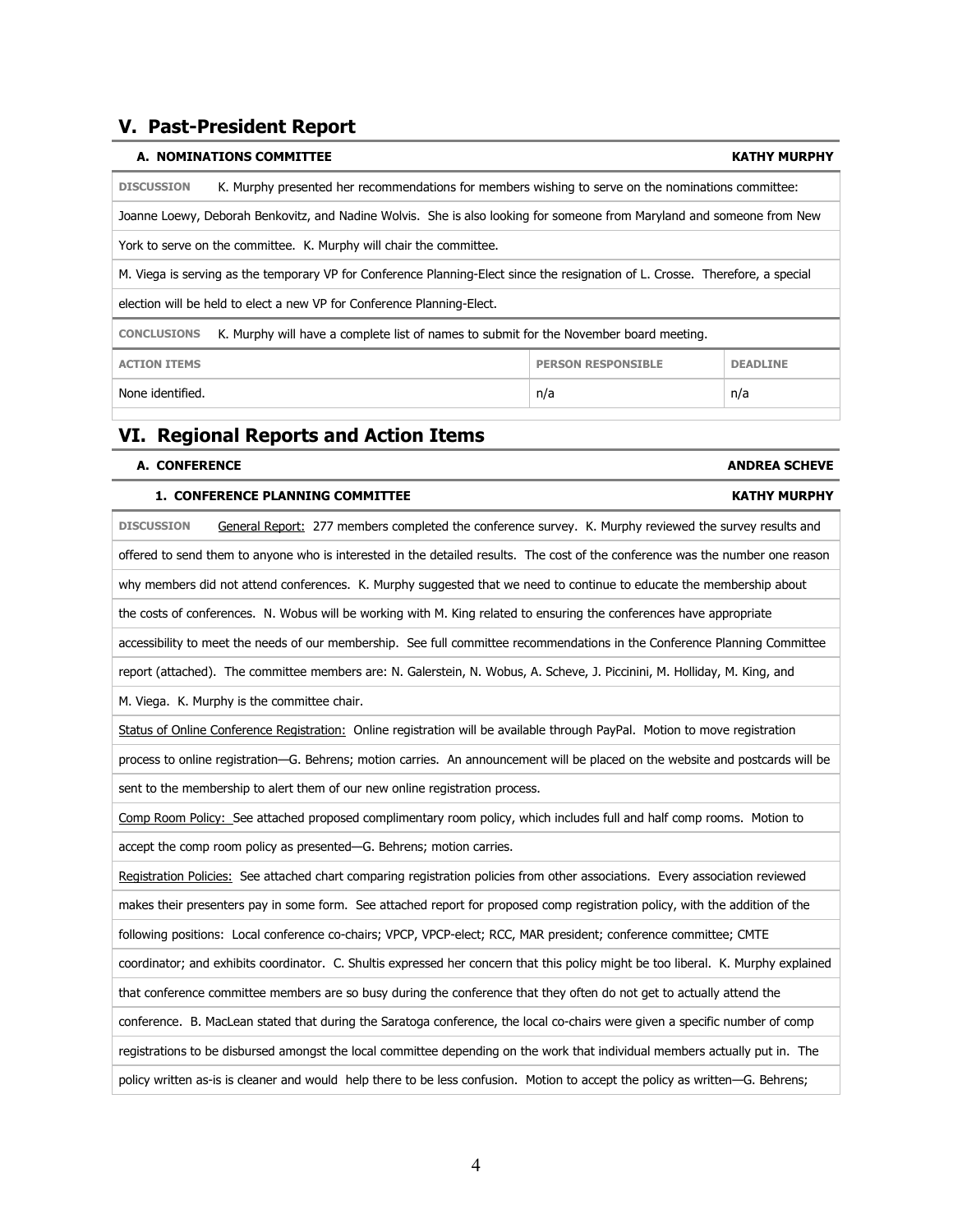### Motion carries.

CEC's: This year we spent more on offering CEC's than we actually made. See attached suggestions included in the conference committee report. If a CMTE does not have at least 10 registrants 10 days before the conference then it will be cancelled at the discretion of the conference committee. J. Bradt suggested that this should be included in the call for papers so presenters are aware of this possibility. K. Murphy replied that this will be communicated to presenters by Tracy when she contacts CMTE presenters. The possibility of allowing the presenters to still present, but awarding them with a smaller honorarium was discussed. AV costs were also discussed, as some presenters use significantly more AV equipment than others. It was suggested that the CMTE not be cancelled, but that the present would just get a pro-rated honorarium based on enrollment. The board tasked Tracy with contacting presenters to help them streamline their AV requests. Assisting presenters with streamlining AV needs will be referred to the AV Chair. This year, presenters will be approached on an individual basis and a policy will be created for the next conference. K. Murphy suggested that the policy be edited to read that if the CMTE session has under ten registrants then the presenter would receive a pro-rated honorarium. Motion to approve the policy as edited—G. Behrens; Discussion: The 10 day time period is too short since people often don't register until closer to the conference. C. Shultis made a friendly amendment to remove the time framework, but that the pro-rated basis would have been agreed upon prior to the presenter's acceptance of the CMTE session. Original motion: motion defeated. Motion to provide CMTE presenters with a prorated honorarium if there are less than attendees—G. Behrens; discussion: a pro-rated chart will be developed for approval. Tracy is charged with developing the pro-rated chart for the next meeting. The AV chair will maintain a list of members who are able to provide presenters with tech support. Motion carries. The AV chair will contact presenters on an individual basis to help them streamline their AV requests. A. Scheve will communicate this information to the appropriate people. CMTE Fees: Members are looking for more opportunities to receive CMTE credits but they are not able to afford to attend the entire conference. See proposal #6 on the attached committee report. Motion to maintain current CMTE fee for members attending the conference and to develop a higher CMTE fee for those who are not attending the conference, including the associated early bird discount opportunities—G. Behrens; motion carries. It is recommended that these fees be included as part of the conference budget. Institutes: Members are looking for continuing education opportunities that are closer to home. It is recommended that the institute be offered in other areas of the region, as well as an abbreviated business meeting to help MAR members stay updated on important regional business, and that the new position of Institute Coordinator be added to the conference committee. The travel costs for institute speakers would have to be included in the budget. Other local speakers could present the information to keep travel costs down. The location of the traveling institute would depend on where the regional conference was being held. Also, it was suggested that the institutes could be opened up to other professions who might be interested in the topic so that there may be more registrants. G. Behrens suggested that this idea be trialed next year to see if it is something that we should continue to develop. It was suggested that we begin in 2010 because this year's institute topic might not be conducive to traveling. Tracy will follow up with CMTE presenters to gain interest. D. Ramsey suggested that we use a program such as

Skype to help more members attend the institutes. All of these ideas could be trailed to see if they are successful. The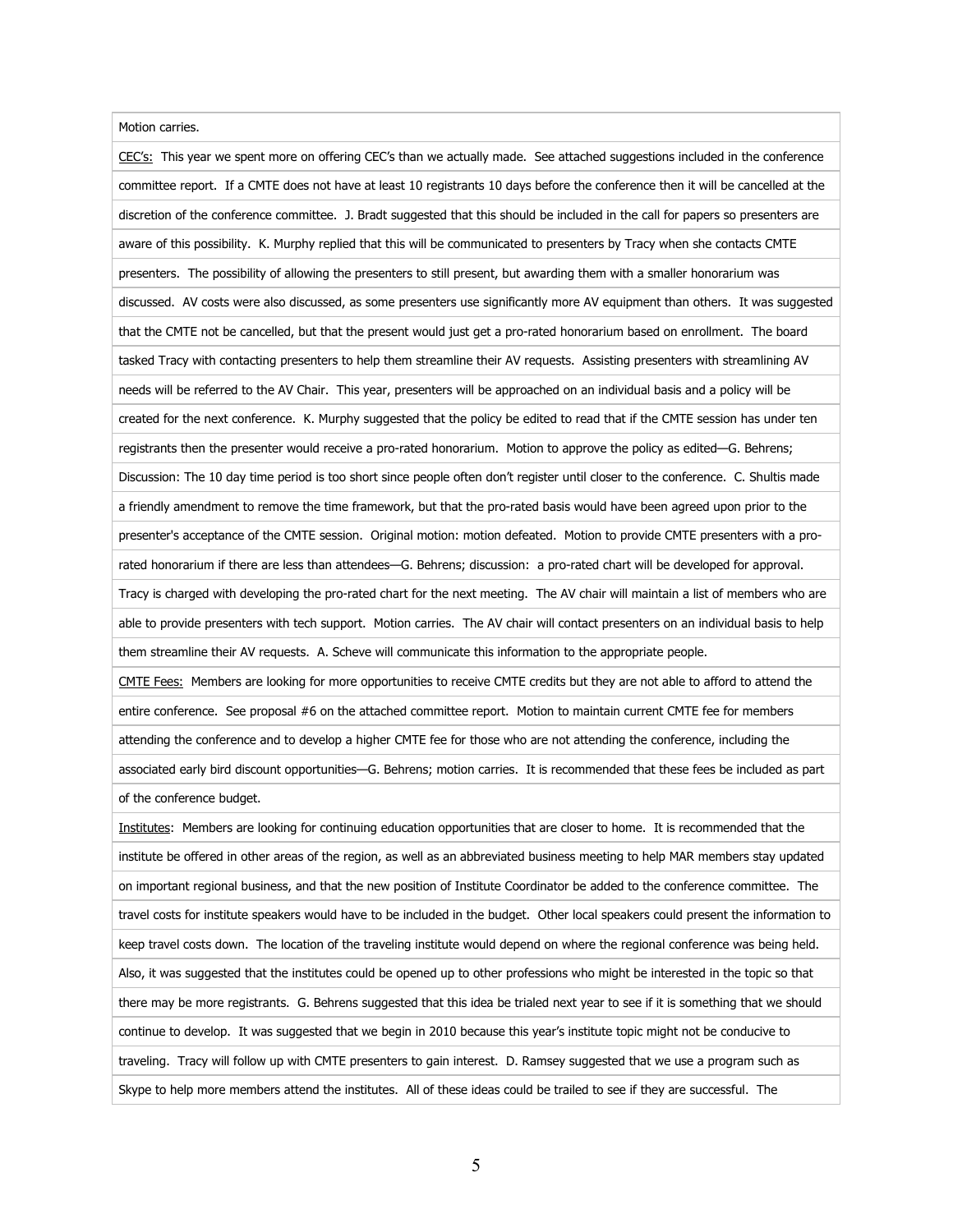institute is being targeted because it is worth the most CMTE credits.

**CONCLUSIONS** It is recommended that the conference committee consult with the CMTE coordinator based on the board's

| discussion.                                                      |                           |                 |
|------------------------------------------------------------------|---------------------------|-----------------|
| <b>ACTION ITEMS</b>                                              | <b>PERSON RESPONSIBLE</b> | <b>DEADLINE</b> |
| Communicate decision to move to online registration to F. Macera | B. Abrams                 | <b>ASAP</b>     |
| Communicate new pro-rated policy to CMTE presenters.             | T. Souhrada               | On-going        |
| Develop pro-rate honorarium quidelines                           | T. Souhrada               | Nov. meeting    |
| Communicate conclusions to AV Chair                              | A. Scheve                 | None identified |
| Discuss traveling CMTE options with CMTE presenters              | T. Souhrada               | None identified |
|                                                                  |                           |                 |

The president acknowledged D. Frisher, the MAR student representative, and welcomed her to the meeting.

### **2. CONFERENCE UPDATE 2009 A. SCHEVE/M. KING**

**DISCUSSION** General Report/Update: A. Scheve passed around the design for the conference logo and the schedule for the conference. We still need to hire security to cover the exhibit hall. The Richmond Visitors Bureau will donate \$4/hotel room booked towards covering the costs of security. The conference will be held 3/24-3/29/09. Suzanne Rohrbacher will be giving the pre-conference institute on technology practices in music therapy. The budget is still in development. It is suggested that the registration costs remain the same. J. Bradt asked if we were looking at other ways to make money, such as seeking sponsorship for different parts of the conference. The conference committee is actively pursuing sponsorship opportunities and will be holding a silent auction if allowed to do so. B. Abrams will reach out to Mark Love from Jacob's Music to see if they are interested in continuing their sponsorship. K. Murphy related the difficulties in gaining sponsorship in NJ due to our small size. J. Bradt suggested the establishment of a list of donor resources. VJ Hyde knows the regional representative for Guitar Center in Virginia, so that may be a possible sponsorship opportunity. We could also look at Bank of America, since that is where we keep all of our money. The vote on registration costs will be deferred until the budget has been presented. Tax Exemption in VA: Taxes are very high in VA and we may have to cut some extras if we don't get tax exempt status. **CONCLUSIONS** The conference committee will continue to look at different sponsorship strategies.

| <b>ACTION ITEMS</b> | <b>PERSON RESPONSIBLE</b> | <b>DEADLINE</b> |
|---------------------|---------------------------|-----------------|
| None identified.    | n/a                       | n/a             |

### **3. CONFERENCE PLAN 2010**

**DISCUSSION** A location and local committee have not yet been identified. We have been approached by two outside conference planning committees to aid with conference planning. How would this change the role of the RCC? The role would be diminished but it would still need to exist. Motion to trial Hospitality Performance Network for developing the 2010 conference J. Bradt. Discussion: The conference committee is nervous because we don't yet have a contract for 2010. We need to move quickly. It was suggested that we go to the Northern West Virginia area, since we have not been to that part of the region recently. Albany or Syracuse were also suggested. Motion carries.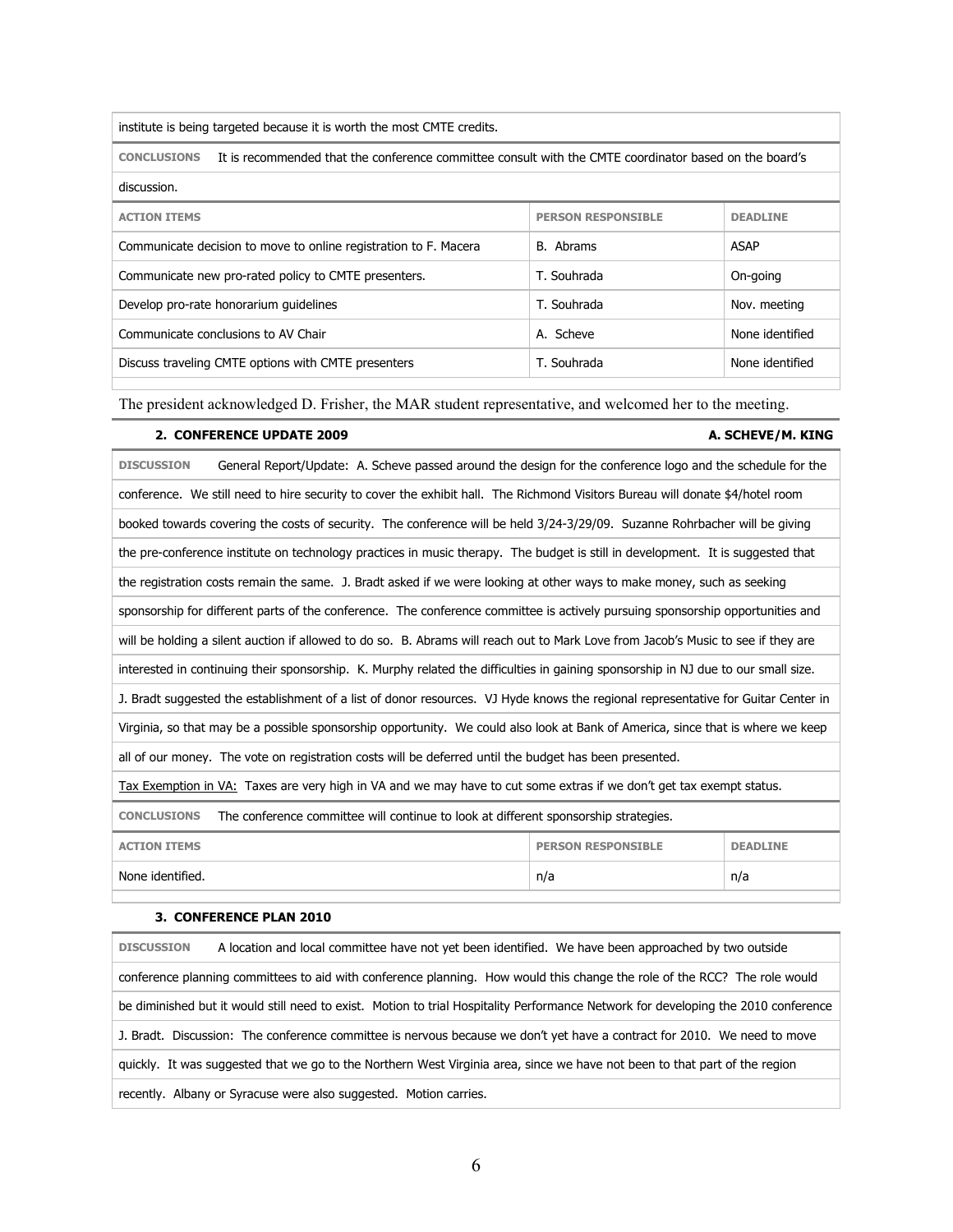| <b>CONCLUSIONS</b>                                                                                                                     | A. Scheve will ask HPN to target Northern WV, Albany or Syracuse. |                                    |  |  |
|----------------------------------------------------------------------------------------------------------------------------------------|-------------------------------------------------------------------|------------------------------------|--|--|
| <b>PERSON RESPONSIBLE</b><br><b>DEADLINE</b><br><b>ACTION ITEMS</b>                                                                    |                                                                   |                                    |  |  |
| None identified                                                                                                                        | n/a                                                               | n/a                                |  |  |
| <b>B. ASSEMBLY</b>                                                                                                                     |                                                                   | <b>DONNA POLEN</b>                 |  |  |
| <b>DISCUSSION</b><br>This discussion was held on Saturday, 9/27/08, via conference call with D. Polen. See attached report from        |                                                                   |                                    |  |  |
| D. Polen. One additional delegate is needed to sit on the AMTA Board of Directors. D. Polen has heard back from several                |                                                                   |                                    |  |  |
| delegates who are interested in running for this position. The decision will be made by 10/15. There is a new section on the           |                                                                   |                                    |  |  |
| AMTA member section of the website dedicated to assembly matters. It will serve as a resource for members related to                   |                                                                   |                                    |  |  |
| Assembly matters.                                                                                                                      |                                                                   |                                    |  |  |
| <b>CONCLUSIONS</b><br>D. Polen will distribute the list of delegates interested in running so that the MAR delegates can caucus before |                                                                   |                                    |  |  |
| the vote.                                                                                                                              |                                                                   |                                    |  |  |
| <b>ACTION ITEMS</b>                                                                                                                    | <b>PERSON RESPONSIBLE</b>                                         | <b>DEADLINE</b>                    |  |  |
| None identified                                                                                                                        | n/a                                                               | n/a                                |  |  |
| <b>C. NEWSLETTER</b>                                                                                                                   |                                                                   | <b>BRIAN ABRAMS FOR LEE MORRIS</b> |  |  |
| See attached report from L. Morris. This will be the last printed issue of the newsletter before it moves to the<br><b>DISCUSSION</b>  |                                                                   |                                    |  |  |
| electronic format. F. Macera will aid this process to help format the newsletter for easier online access. The idea of turning hot     |                                                                   |                                    |  |  |
| issues into blogs was discussed as a way to become more interactive with our membership. J. Bradt stated that adding a blog            |                                                                   |                                    |  |  |
| to the website will add a cost to website maintenance. There have been historically low online interactions with Voices or similar     |                                                                   |                                    |  |  |
| website forums. E. Abbott suggested that we first worry about getting the newsletter online before examining any other steps.          |                                                                   |                                    |  |  |
| L. Morris will need to bring any cost-related issues to the finance committee for review. The use of the online newsletter will be     |                                                                   |                                    |  |  |
| a huge cost savings to the region. The online advertising policy needs to clarify that advertisers are paying for online ads that      |                                                                   |                                    |  |  |
| won't be included in the printed copies being used for archival or requested purposes. Old issues of the newsletter will be            |                                                                   |                                    |  |  |
| archived on the website. Online advertising rates were discussed. This issue was referred back to L. Morris for further                |                                                                   |                                    |  |  |
| development. Issue #10: L. Morris will call and clarify. Issue #11: G. Behrens will work on it. L. Morris should make a flyer to       |                                                                   |                                    |  |  |
| place in membership packets to inform the membership about the change.                                                                 |                                                                   |                                    |  |  |
| <b>CONCLUSIONS</b><br>None.                                                                                                            |                                                                   |                                    |  |  |
| <b>ACTION ITEMS</b>                                                                                                                    | <b>PERSON RESPONSIBLE</b>                                         | <b>DEADLINE</b>                    |  |  |
| Develop suggested rates for online advertisement and re-present to the<br>L. Morris<br>Nov. meeting<br>board                           |                                                                   |                                    |  |  |
| Develop flyer for membership packets                                                                                                   | L. Morris                                                         | None identified                    |  |  |
| <b>CAROL ANN BLANK</b><br><b>D. GOVERNMENT RELATIONS</b>                                                                               |                                                                   |                                    |  |  |

**DISCUSSION** See attached report from C. Blank. There was an issue with student membership on government relations

task forces. A member expressed concern because of the misconception that students were required to be on government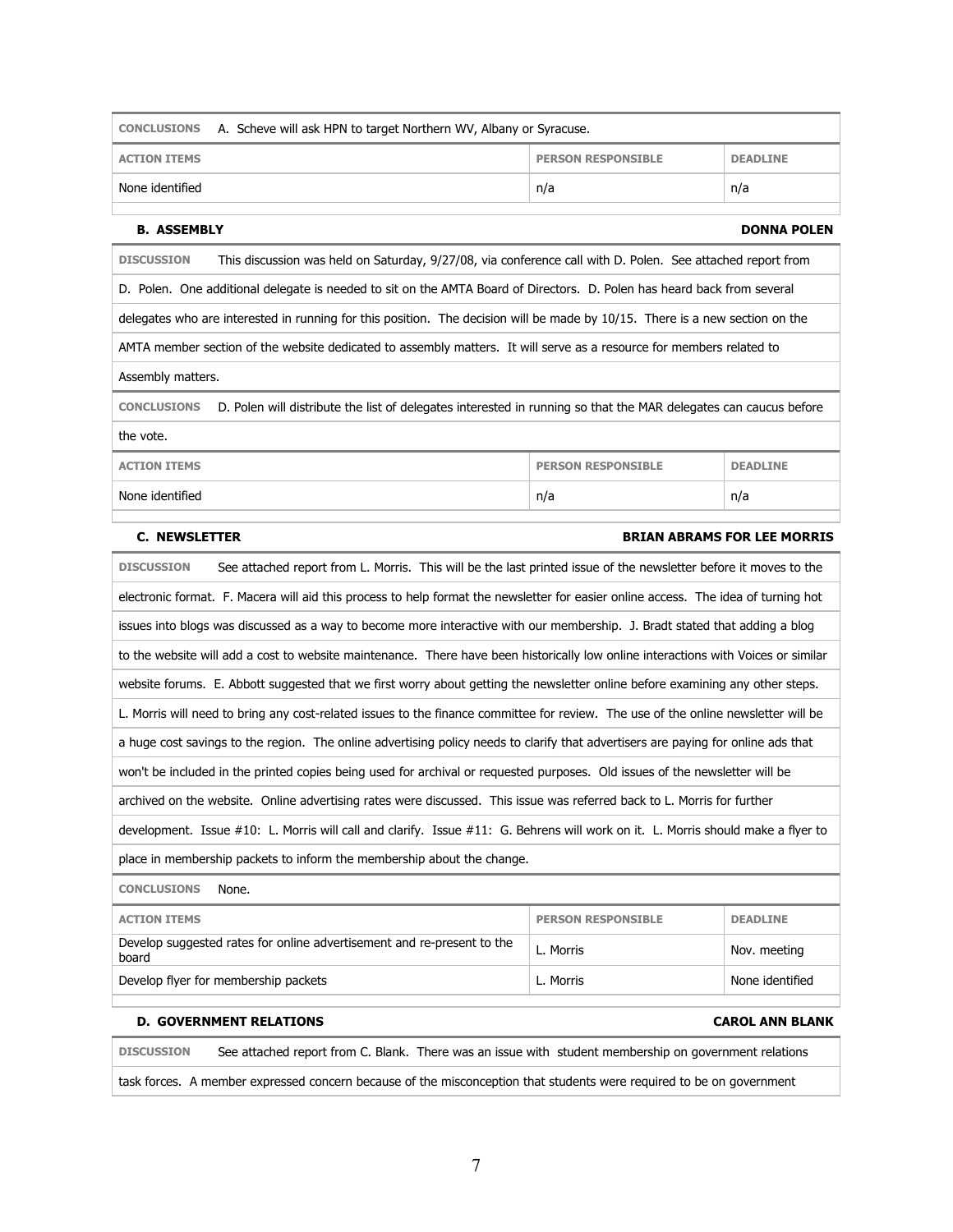| relations task forces. C. Blank clarified that if a task force wishes to have a student member then they are permitted to do so, |                           |                 |
|----------------------------------------------------------------------------------------------------------------------------------|---------------------------|-----------------|
| but it is not a requirement. If they are on the task force then they should be permitted to attend all meetings. Clarification:  |                           |                 |
| The MAR voted to have students included on the task forces period.                                                               |                           |                 |
| C. Blank will communicate this to the task force chairs. C. Blank and M. Smith are interested in offering<br><b>CONCLUSIONS</b>  |                           |                 |
| another advocacy training session at the conference.                                                                             |                           |                 |
| <b>ACTION ITEMS</b>                                                                                                              | <b>PERSON RESPONSIBLE</b> | <b>DEADLINE</b> |
| None identified                                                                                                                  | n/a                       | n/a             |
|                                                                                                                                  |                           |                 |

### **1. NEW YORK STATE TASK FORCE** *DONNA POLEN*

| <b>DISCUSSION</b><br>This item was addressed on 9/27/08 via conference call with D. Polen. See attached report with addendum.         |
|---------------------------------------------------------------------------------------------------------------------------------------|
| No movement has taken place on the exemption language to-date. There are problems with communication between the Dept.                |
| of Education and the Office of the Professions, possibly due to the fiscal issues in NY. Many meetings and trainings have been        |
| cancelled. The Office of the Professions held an open meeting on 8/4/08 to respond to problems, which are listed in D. Polen's        |
| attached report. D. Polen did not know about the meeting until the day before and was unable to attend. She has received              |
| some follow-up information, including a PowerPoint presentation identifying the problems, but not providing any solutions. A          |
| follow-up meeting was held on 9/5/08 to review the information with administrators in related agencies that are employing             |
| licensed professionals. Communication glitches are still being worked out. A state board mental health meeting will be held on        |
| 10/30/08 in NYC. D. Polen will attend with another task force member, and has submitted her request for travel reimbursement          |
| from the MAR. Other specific topics: 9/11 fund—three other professions under our CAT law are listed as qualified services, but        |
| we are not. D. Polen was told that there is not documented evidence-based research for music therapy and PTSD, depression,            |
| substance abuse, etc. The task force has decided to address this from a MT standpoint instead of from a CAT standpoint.               |
| K. Murphy, Barbara Else and Judy Simpson helped to put together bibliographies with related research/information. D. Polen is         |
| communicating with the administrator of the fund. She invited the administrator to the symposium at Beth Israel on Traumu.            |
| Although she expressed interest, she wasn't able to attend. No changes have been made to the website. D. Polen is looking to          |
| follow up but no communication has been received to-date.                                                                             |
| Other emerging issues related to the law: Concerns were expressed related to supervised experience. There are questions as to         |
| what will happen after 2010. There is an inconsistent response from the office of the professions for these questions. Diana          |
| Georgia suggested that we wait and watch. She will be at the 10/30 meeting.                                                           |
| NYCCAT has become very active in response to these emerging issues. They have asked for a \$10 donation from all listserv             |
| members to fund Jim Carr as a legislative consultant again. They may no longer be able to afford him. There may also be a time        |
| in the future when we need to hire Diana Georgia on a per-issue basis. The NYCCAT has decided to become a dues paying                 |
| organization. There has been no direct solicitation to the NYSTF from NYCCAT. After January, members will be required to pay          |
| dues in order to maintain their ability to access the listserv. D. Polen feels that it is important for us to maintain a relationship |
| with the NYCCATA.                                                                                                                     |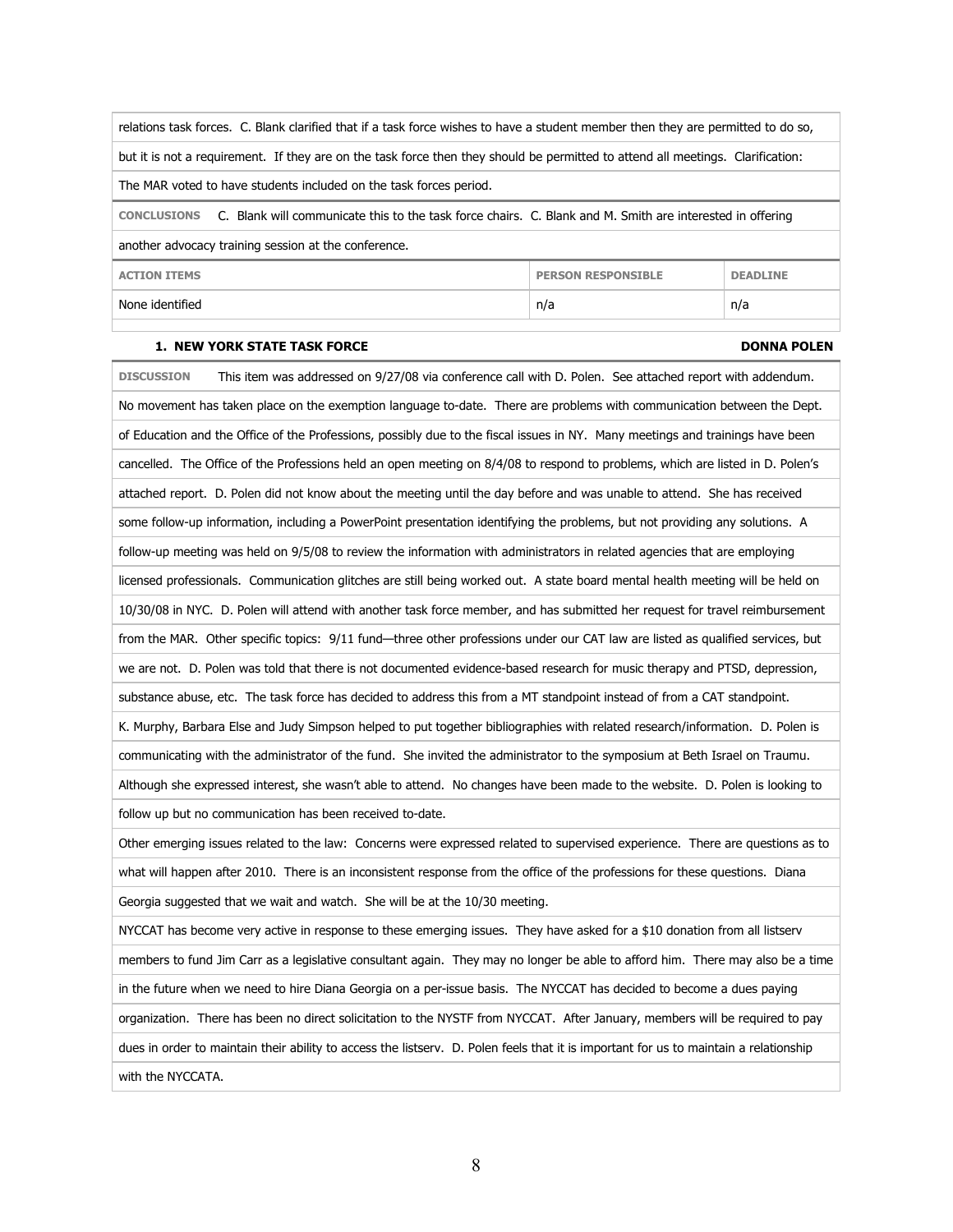| D. Polen will draft a letter to NY MTs informing them of the emerging issues. She will seek feedback from the<br><b>CONCLUSIONS</b> |                           |                 |
|-------------------------------------------------------------------------------------------------------------------------------------|---------------------------|-----------------|
| board when ready to disseminate the letter. Motion to provide financial support for two members from the task force to attend       |                           |                 |
| the 10/30 meeting in NYC—J. Bradt. Discussion: C. Blank stated that the money comes from the GR budget, so no motion is             |                           |                 |
| needed.                                                                                                                             |                           |                 |
| <b>ACTION ITEMS</b>                                                                                                                 | <b>PERSON RESPONSIBLE</b> | <b>DEADLINE</b> |
| None identified                                                                                                                     | n/a                       | n/a             |
|                                                                                                                                     |                           |                 |

### **2. PENNSYLVANIA STATE TASK FORCE CAROL ANN BLANK FOR VAL USCHOCK**

| <b>DISCUSSION</b>                                                                                                             |       |  | CBMT courses are approved for all LPCs to take towards their 30 continuing education credits. B. Abrams and                     |                 |
|-------------------------------------------------------------------------------------------------------------------------------|-------|--|---------------------------------------------------------------------------------------------------------------------------------|-----------------|
|                                                                                                                               |       |  | V. Uschock are in the process of developing a document laying out the PA board's documentation requirements and explaining      |                 |
|                                                                                                                               |       |  | the process. PA LPCs are very unclear on the process. On 7/9, the PA autism bill passed requiring insurance companies to        |                 |
|                                                                                                                               |       |  | cover therapies for individuals on the autistic spectrum. It appears that MTs fit into the categories of autism providers. The  |                 |
|                                                                                                                               |       |  | task force is doing a letter writing campaign using a sample letter from Judy Simpson to inform legislators of the problems in  |                 |
|                                                                                                                               |       |  | providing services under the new regulations. The task force will be having their next conference call in December. Legislation |                 |
| is up for discussion that would make LPCs and marriage and family counselors eligible for third party reimbursement. The PA   |       |  |                                                                                                                                 |                 |
| insurance code states that insurance companies can only reimburse people who are licensed or otherwise approved by the state. |       |  |                                                                                                                                 |                 |
| In PA we are licensed as counselors but working as MTs. If we are not able to provide evidenced-based practice then we are    |       |  |                                                                                                                                 |                 |
| at risk for being brought up on ethical charges for practicing music therapy as an LPC.                                       |       |  |                                                                                                                                 |                 |
| <b>CONCLUSIONS</b>                                                                                                            | None. |  |                                                                                                                                 |                 |
| <b>ACTION ITEMS</b>                                                                                                           |       |  | <b>PERSON RESPONSIBLE</b>                                                                                                       | <b>DEADLINE</b> |
| None identified                                                                                                               |       |  | n/a                                                                                                                             | n/a             |
|                                                                                                                               |       |  |                                                                                                                                 |                 |

### **MEETING RECESSED AT 9:57 PM**

### **MEETING RECONVENED ON 9/27/08 AT 8:00 AM**

| <b>3. NEW JERSEY STATE TASK FORCE</b>                                                                                            | <b>KATHY MURPHY</b> |
|----------------------------------------------------------------------------------------------------------------------------------|---------------------|
| The state is looking to make cuts in hospice Medicaid funding. Frank Lautenburg will oppose the cuts. K.<br><b>DISCUSSION</b>    |                     |
| Murphy has sent a letter opposing the cuts on behalf of the task force. The task force may be sending out a call-to-action for   |                     |
| HR-6873 introduced on 9/11/08. K. Murphy encourages members to write personalized letters, as form letters are often over        |                     |
| looked. Members should write letters supporting HR-6873 which opposes the cuts. The autism bill requiring insurance              |                     |
| companies to cover therapies was approved in the assembly and died in appropriations. This is good for us since we need more     |                     |
| time to gather our research to be included on the list of covered services. In response to the Division of Child and Behavioral  |                     |
| Health Services regulations, K. Murphy and Joy Schneck testified at a public hearing. The rules have not been posted yet. There  |                     |
| have many complaints in response to the regulations as there are not enough qualified licensed professionals to provide services |                     |
| in underserved areas. Music Therapy Day will be held at the state capital on 12/15/08. All 120 legislators will be present. MSU  |                     |
| students will be putting together an educational display about music therapy education and training. There will be a performing  |                     |
|                                                                                                                                  |                     |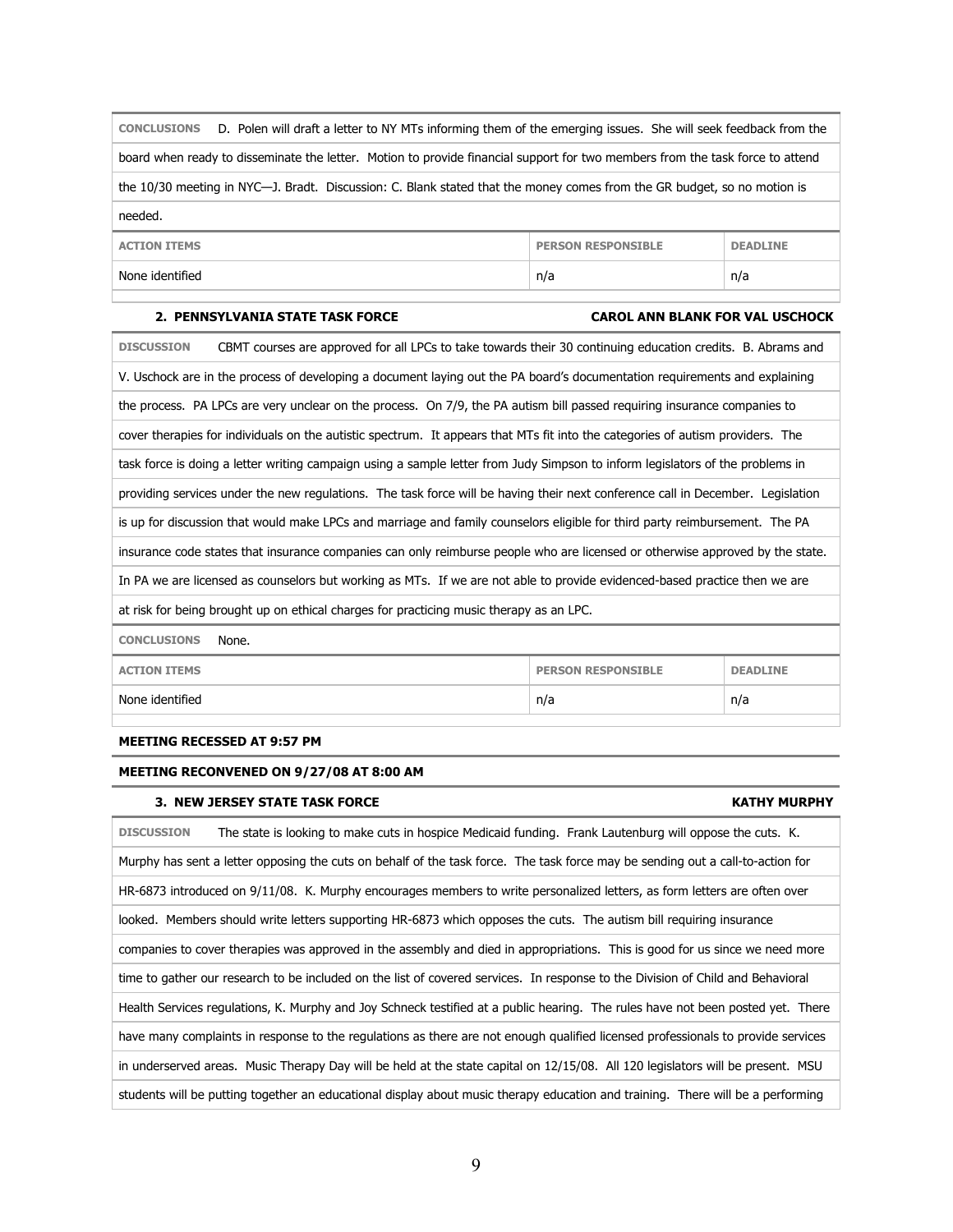| group. NJAMT will award their Aaron Copeland Partnership award. A proclamation will be read on the senate floor and the            |                           |                 |
|------------------------------------------------------------------------------------------------------------------------------------|---------------------------|-----------------|
| session will be opened by someone who has received music therapy services singing a patriotic song. Assemblyman Preato, who        |                           |                 |
| chairs the regulations committee, initially thought that the best course of action would be to make changes to the rules in each   |                           |                 |
| committee until he realized how many committees that would entail. Now, he feels our best course of action would be to seek        |                           |                 |
| licensure. In a recent conference call, the NJSTF discussed the details of the possible licensure. The education and training      |                           |                 |
| structure of music therapists is similar to that of nurses. Assemblyman Preato will reach out first to the Marriage and Family     |                           |                 |
| Board, since this works directly with the issue of the Department of Child and Behavioral Health Services. D. Ramsey is working    |                           |                 |
| on developing a definition for music therapy at each level of practice. We are looking at a tiered practice, but this might not be |                           |                 |
| financially feasible. We could begin with one type of license and add additional tiers later if needed. There will be a meeting    |                           |                 |
| with the NJAMT membership on 11/1/08 to discuss these issues. Assemblywoman Cruz will facilitate a meeting between us and          |                           |                 |
| the Department of Consumer Affairs to gain support for our licensure. NJ may look towards neighboring states to examine cost       |                           |                 |
| recommendations. Do we have enough members in NJ who would be willing to serve on a regulatory board? Patrick Stewart's            |                           |                 |
| firm is asking for a raise. We haven't given him a raise in two years and it is warranted based on his extensive work for us.      |                           |                 |
| This will be referred to the finance committee for consideration. We will be asking for \$2000 more from each of the three         |                           |                 |
| organizations. Next year will be more time intensive because we will be needing to gain more support from the senate for our       |                           |                 |
| licensure. Opposition will most likely come from the boards of other professions. We will need to do extensive PR to assure        |                           |                 |
| other professions that we are not looking take their jobs. Licensure won't necessarily equal reimbursement because we still        |                           |                 |
| need research. K. Murphy will ask T. Meadows to co-author an article for the newsletter urging members of the emergent             |                           |                 |
| need for research. We also need to do more presentations for our membership to help them learn how to do evidence-based            |                           |                 |
| research. Announcements will be placed in the newsletter and made at the business meeting.                                         |                           |                 |
| Being recognized by the state will help with misrepresentation but won't necessarily lead to reimbursement.<br><b>CONCLUSIONS</b>  |                           |                 |
| <b>ACTION ITEMS</b>                                                                                                                | <b>PERSON RESPONSIBLE</b> | <b>DEADLINE</b> |
| None identified                                                                                                                    | n/a                       | n/a             |

### **4. ACTIVITY IN OTHER STATES/STATE ASSOCIATIONS CAROL ANN BLANK**

| <b>DISCUSSION</b>                        | It is possible that VA is starting a task force, but C. Blank hasn't been able to get in contact with anyone. |                           |                 |
|------------------------------------------|---------------------------------------------------------------------------------------------------------------|---------------------------|-----------------|
| Maryland is also starting to meet again. |                                                                                                               |                           |                 |
|                                          | CONCLUSIONS C. Blank will follow up with those states.                                                        |                           |                 |
| <b>ACTION ITEMS</b>                      |                                                                                                               | <b>PERSON RESPONSIBLE</b> | <b>DEADLINE</b> |
| None identified                          |                                                                                                               | n/a                       | n/a             |
|                                          |                                                                                                               |                           |                 |

### **E. PUBLIC RELATIONS BRIAN ABRAMS FOR SUE HADLEY**

**DISCUSSION** See attached report. PDF files of available materials will be placed on the website with the graphic "sample-

not for sale" over the pictures. S. Hadley will check with AMTA to make sure this is ok. Nicole Steele will be the PR

representative at the AMTA conference for S. Hadley.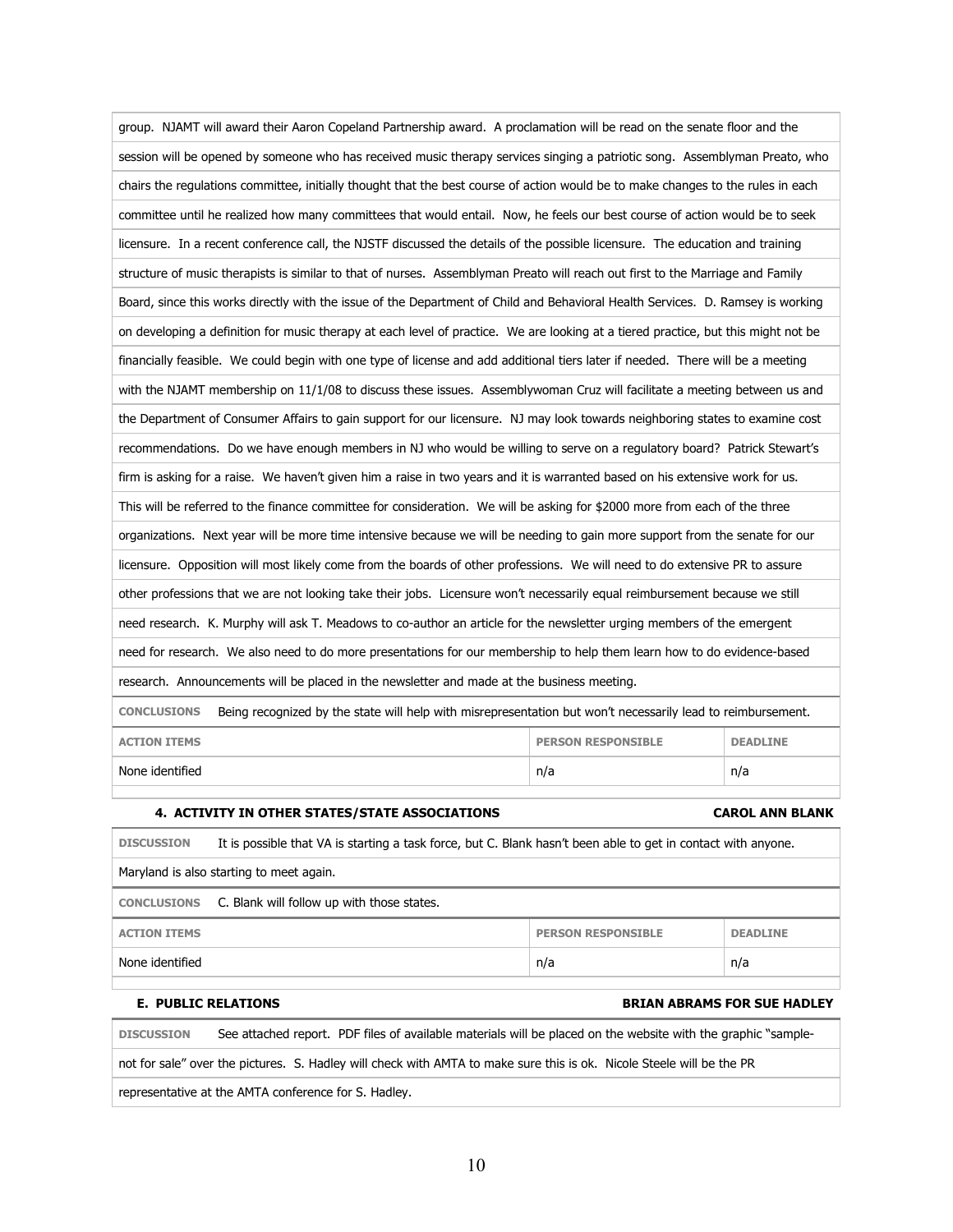| <b>CONCLUSIONS</b> See action items.               |                           |                 |
|----------------------------------------------------|---------------------------|-----------------|
| <b>ACTION ITEMS</b>                                | <b>PERSON RESPONSIBLE</b> | <b>DEADLINE</b> |
| Check with AMTA regarding permission to use images | S. Hadley                 | None identified |

### **F. MEMBERSHIP BRIAN ABRAMS FOR GENE BEHRENS**

### **1. MEMBERSHIP NUMBERS**

| <b>DISCUSSION</b>                                                | See attached report from G. Behrens. G. Behrens suggested the creation of a fact sheet to show the |                           |                 |
|------------------------------------------------------------------|----------------------------------------------------------------------------------------------------|---------------------------|-----------------|
| accomplishments that have been possible through membership dues. |                                                                                                    |                           |                 |
| <b>CONCLUSIONS</b>                                               | None.                                                                                              |                           |                 |
| <b>ACTION ITEMS</b>                                              |                                                                                                    | <b>PERSON RESPONSIBLE</b> | <b>DEADLINE</b> |
| None identified                                                  |                                                                                                    | n/a                       | n/a             |
|                                                                  |                                                                                                    |                           |                 |

### **2. MEMBERSHIP DEVELOPMENT COMMITTEE**

| <b>DISCUSSION</b>   | G. Behrens has not yet heard back from anyone willing to serve on the committee. |                           |                 |
|---------------------|----------------------------------------------------------------------------------|---------------------------|-----------------|
|                     | CONCLUSIONS G. Behrens will continue to work on committee development.           |                           |                 |
| <b>ACTION ITEMS</b> |                                                                                  | <b>PERSON RESPONSIBLE</b> | <b>DEADLINE</b> |
| None identified     |                                                                                  | n/a                       | n/a             |
|                     |                                                                                  |                           |                 |

### **3. NATIONAL COMMITTEE ACTIVITY**

| <b>DISCUSSION</b>   | G. Behrens has not yet hear back from anyone on the committee regarding their tasks. |     |     |
|---------------------|--------------------------------------------------------------------------------------|-----|-----|
| <b>CONCLUSIONS</b>  | G. Behrens reviewed the art therapy association membership.                          |     |     |
| <b>ACTION ITEMS</b> | <b>PERSON RESPONSIBLE</b><br><b>DEADLINE</b>                                         |     |     |
| None identified     |                                                                                      | n/a | n/a |
|                     |                                                                                      |     |     |

### **4. PROFESSIONAL MEMBERSHIP PROGRAM (PACKETS/COUPONS)**

| <b>DISCUSSION</b><br>G. Behrens is publicizing these packets through the students, not just through the professors. She is also   |  |  |
|-----------------------------------------------------------------------------------------------------------------------------------|--|--|
| emailing all music therapy professors, not just program directors. J. Bradt is helping by compiling a list of all professors. G.  |  |  |
| Behrens will compare her list with J. Bradt's to begin a database. G. Behrens continues to work on her database on national       |  |  |
| roster and university affiliated internship sites with email contacts. G. Behrens will create a flyer for conference packets. She |  |  |
| will also begin to create a database of new professionals based on responses on conference registration sheets. G. Behrens        |  |  |
| suggested that we recognize new professionals at conference opening ceremonies. G. Behrens will make certificates and have        |  |  |
| them for new professionals as they exit the opening session. G. Behrens will be taking the database from the spring conference    |  |  |
| and synthesizing it with the most recent MAR list provided by AMTA. This will become our membership database. There was a         |  |  |
| discussion related the policies related to using our database.                                                                    |  |  |
| <b>CONCLUSIONS</b><br>The database will only be used for associated committee work.                                               |  |  |
| <b>ACTION ITEMS</b><br><b>PERSON RESPONSTBLE</b><br><b>DEADLINE</b>                                                               |  |  |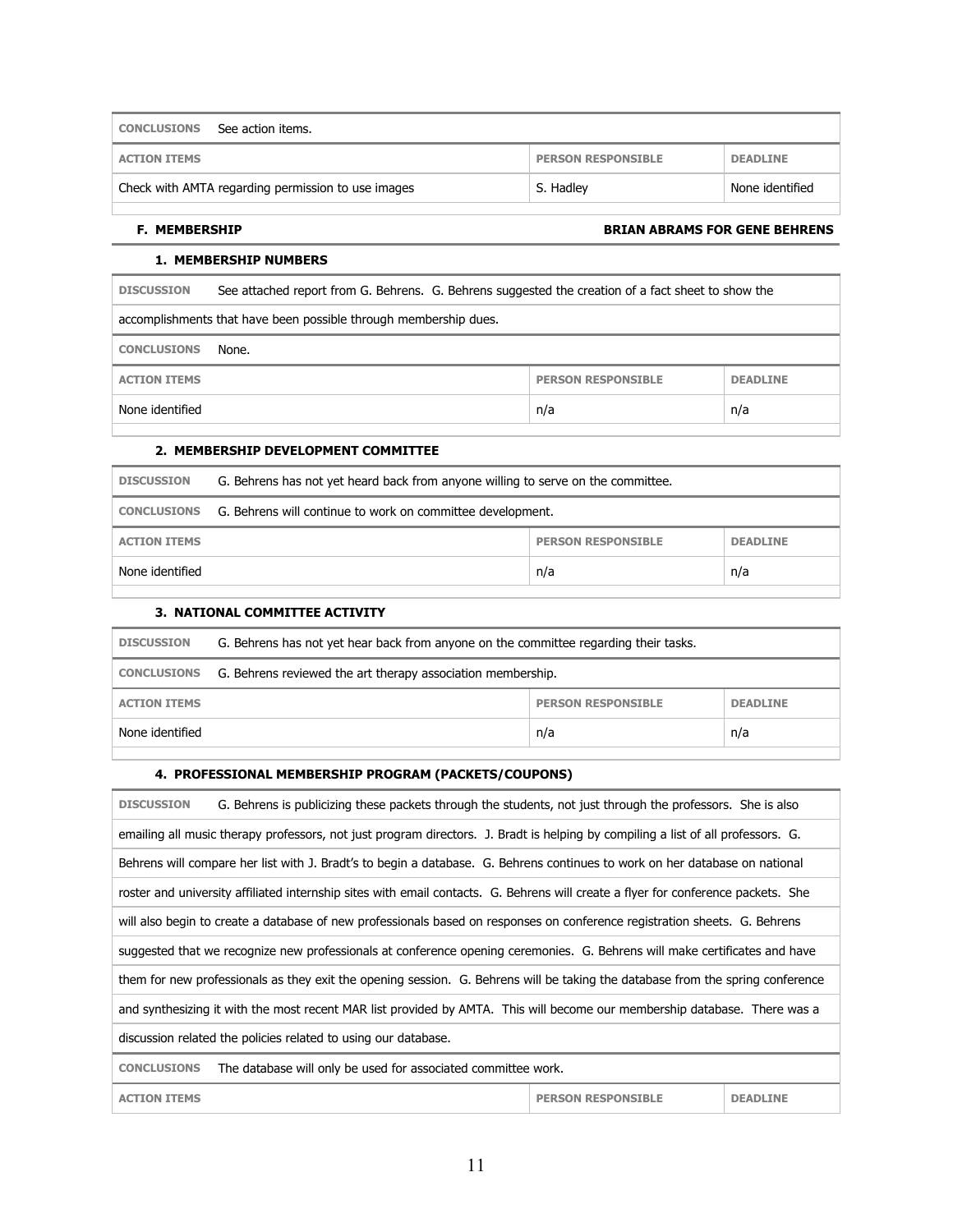| M |  |
|---|--|
|   |  |

### **5. MENTORSHIP PROGRAM**

| <b>DISCUSSION</b>                                                                                     | 8 people have been connected with mentors and one member is pending. Mentorship is not the same as                         |  |  |  |
|-------------------------------------------------------------------------------------------------------|----------------------------------------------------------------------------------------------------------------------------|--|--|--|
|                                                                                                       | supervision. There will be a minimum contact of once every 4 months for at least a year to discuss questions and concerns. |  |  |  |
|                                                                                                       | The mentor interest question could be added to the registration form. C. Blank suggested that there could be mentorship    |  |  |  |
| conference calls with experts in the region. This could also work using Skype.                        |                                                                                                                            |  |  |  |
| G. Behrens will re-check with CBMT to see if both parties can get CMTE credits.<br><b>CONCLUSIONS</b> |                                                                                                                            |  |  |  |
| <b>PERSON RESPONSIBLE</b><br><b>ACTION ITEMS</b><br><b>DEADLINE</b>                                   |                                                                                                                            |  |  |  |
| None identified<br>Develop a mentor description<br>G. Behrens                                         |                                                                                                                            |  |  |  |

### **6. MEMBERSHIP SUPPORT FUND**

| <b>DISCUSSION</b>   | No requests have been received. G. Behrens continues to post this information in all possible venues |                           |                 |
|---------------------|------------------------------------------------------------------------------------------------------|---------------------------|-----------------|
| <b>CONCLUSIONS</b>  | None.                                                                                                |                           |                 |
| <b>ACTION ITEMS</b> |                                                                                                      | <b>PERSON RESPONSIBLE</b> | <b>DEADLINE</b> |
| None identified     |                                                                                                      | n/a                       | n/a             |

### **7. REMINDER TO PAY DUES**

| <b>DISCUSSION</b>   | We need to continue to remind members to pay their dues by the first quarter to make a huge difference in |  |  |  |
|---------------------|-----------------------------------------------------------------------------------------------------------|--|--|--|
| our budget.         |                                                                                                           |  |  |  |
| <b>CONCLUSIONS</b>  | G. Behrens will continue to encourage this.                                                               |  |  |  |
| <b>ACTION ITEMS</b> | <b>PERSON RESPONSIBLE</b><br><b>DEADLINE</b>                                                              |  |  |  |
| None identified     | n/a<br>n/a                                                                                                |  |  |  |
|                     |                                                                                                           |  |  |  |

### **G. STUDENT AFFAIRS JOKE BRADT/SHERRYE DOBRIN**

**PERSON RESPONSIBLE** DEADLINE

### **1. SCHOLARSHIP ANNOUNCEMENTS**

| <b>DISCUSSION</b> |  |  | There is enough money to award all scholarships this year. Scholarship packets went out to schools. The |  |
|-------------------|--|--|---------------------------------------------------------------------------------------------------------|--|
|-------------------|--|--|---------------------------------------------------------------------------------------------------------|--|

students are trying to save money by just mailing announcements instead of entire packets.

**CONCLUSIONS** Professors can opt-out of receive paper documents. There won't be runners-up for the Jenny Shinn scholarship

and winners will receive "up to \$500". This will be announced in the newsletter.

| <b>ACTION ITEMS</b> |  |
|---------------------|--|
|---------------------|--|

| None<br>.<br>identitier' | --<br>n/a |  |
|--------------------------|-----------|--|
| .                        |           |  |

### **2. PASSAGES**

| <b>DISCUSSION</b>  | Passages will be held at Immaculata University on 10/25/08. The students received plenty of proposals without |  |
|--------------------|---------------------------------------------------------------------------------------------------------------|--|
| having to solicit. |                                                                                                               |  |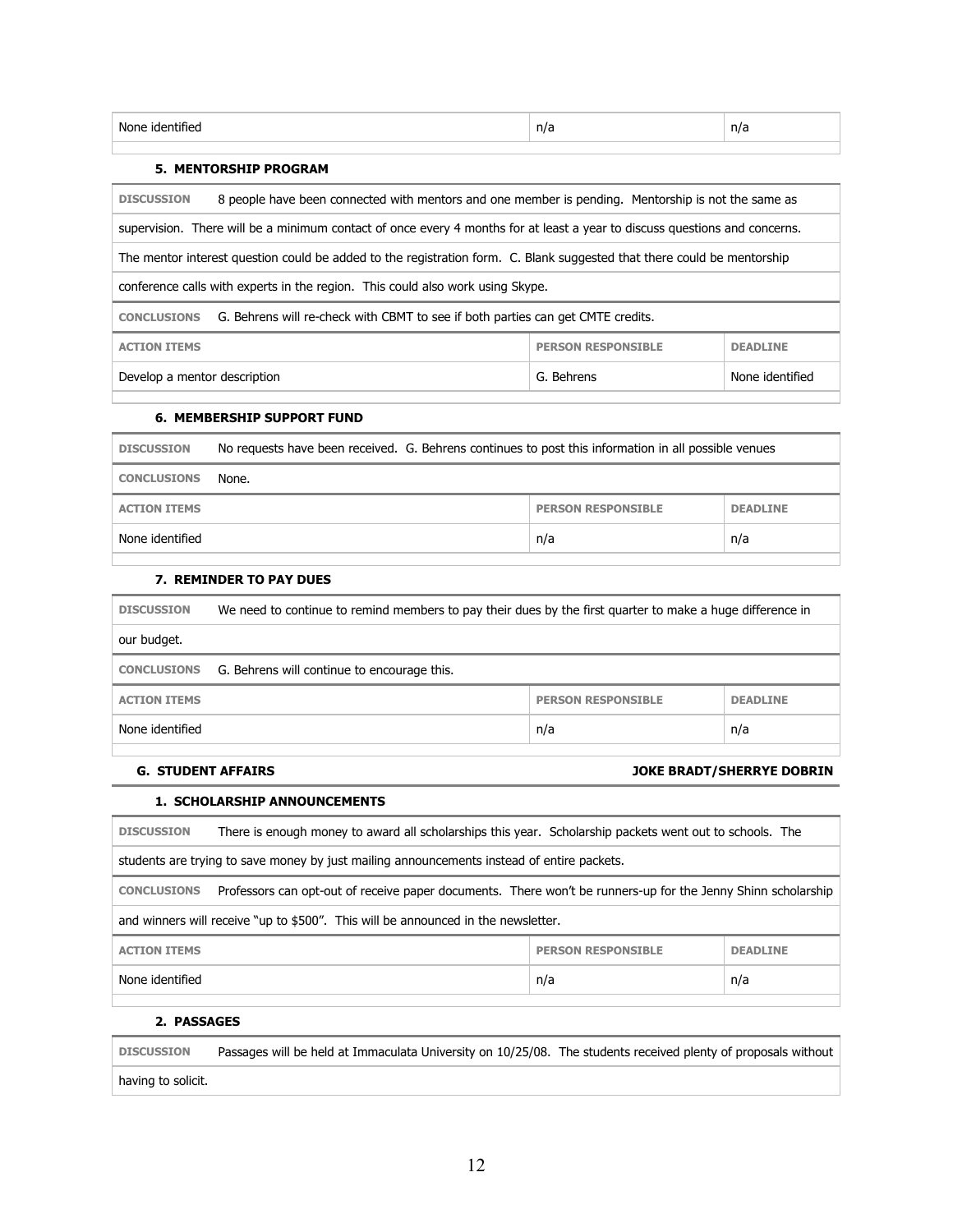| <b>CONCLUSIONS</b>  | Announcements will be sent to all students in the hosting school. |     |     |  |
|---------------------|-------------------------------------------------------------------|-----|-----|--|
| <b>ACTION ITEMS</b> | <b>PERSON RESPONSIBLE</b><br><b>DEADLINE</b>                      |     |     |  |
| None identified     |                                                                   | n/a | n/a |  |
|                     |                                                                   |     |     |  |

### **3. FUNDRAISING EFFORTS**

| <b>DISCUSSION</b>   | The students will be selling car magnets that say "Music Therapy" and "Music Heals". |                           |                 |  |
|---------------------|--------------------------------------------------------------------------------------|---------------------------|-----------------|--|
| <b>CONCLUSIONS</b>  | None.                                                                                |                           |                 |  |
| <b>ACTION ITEMS</b> |                                                                                      | <b>PERSON RESPONSIBLE</b> | <b>DEADLINE</b> |  |
| None identified     | n/a<br>n/a                                                                           |                           |                 |  |
|                     |                                                                                      |                           |                 |  |

### **4. MARAMTS**

| There are 11 schools present at this meeting out of 15 bachelor programs in the region. Grad student<br><b>DISCUSSION</b>       |     |     |  |  |
|---------------------------------------------------------------------------------------------------------------------------------|-----|-----|--|--|
| programs don't generally send students to meetings. The students have been talking about the outreach that they will be doing   |     |     |  |  |
| for the regional conference. Schools are encouraged to notify the MARAMTS board if their chapter representative changes.        |     |     |  |  |
| Freshman welcome packets continue to be distributed. The name has been changed to "Music Therapy Major" welcome packets.        |     |     |  |  |
| The students also have a Facebook group to help them stay in touch.                                                             |     |     |  |  |
| A. Scheve will help the students to get in touch with local music therapists to help begin developing the<br><b>CONCLUSIONS</b> |     |     |  |  |
| student service project.                                                                                                        |     |     |  |  |
| <b>ACTION ITEMS</b><br><b>PERSON RESPONSIBLE</b><br><b>DEADLINE</b>                                                             |     |     |  |  |
| None identified                                                                                                                 | n/a | n/a |  |  |

### **H. FINANCES H. FINANCES BRIAN ABRAMS FOR ELAINE ABBOTT**

| See attached report from E. Abbott. The bank signature accounts have been completed and the proper<br><b>DISCUSSION</b>          |                                                                                                                                     |                           |                 |
|----------------------------------------------------------------------------------------------------------------------------------|-------------------------------------------------------------------------------------------------------------------------------------|---------------------------|-----------------|
|                                                                                                                                  | people have access to the accounts. There is \$39,377.39 in the bank account to date. \$10,000 will be moved to the Vanguard        |                           |                 |
|                                                                                                                                  | account. The finance committee will continue to discuss where the best place for our investments are. E. Abbott has received        |                           |                 |
|                                                                                                                                  | the certificate of insurance from AMTA. Currently, we have a liability of \$38,000 in case of conference failure. Our incorporation |                           |                 |
|                                                                                                                                  | protects any individuals involved in the conference account transactions. The executive board line was discussed. Should we         |                           |                 |
|                                                                                                                                  | lower our food costs or our mileage reimbursement? All assembly, board and committee members who attend all of their                |                           |                 |
|                                                                                                                                  | meetings will receive their national conference reimbursement. The newsletter line was left at \$7,000 to cover the switch to       |                           |                 |
| the online newsletter and the website. J. Bradt proposes that we continue to reimburse drivers at a rate of \$.25/mile; approved |                                                                                                                                     |                           |                 |
| by consensus.                                                                                                                    |                                                                                                                                     |                           |                 |
| <b>CONCLUSIONS</b><br>None.                                                                                                      |                                                                                                                                     |                           |                 |
| <b>ACTION ITEMS</b>                                                                                                              |                                                                                                                                     | <b>PERSON RESPONSIBLE</b> | <b>DEADLINE</b> |
| None identified                                                                                                                  |                                                                                                                                     | n/a                       | n/a             |
|                                                                                                                                  |                                                                                                                                     |                           |                 |

## **VII. Other Business**